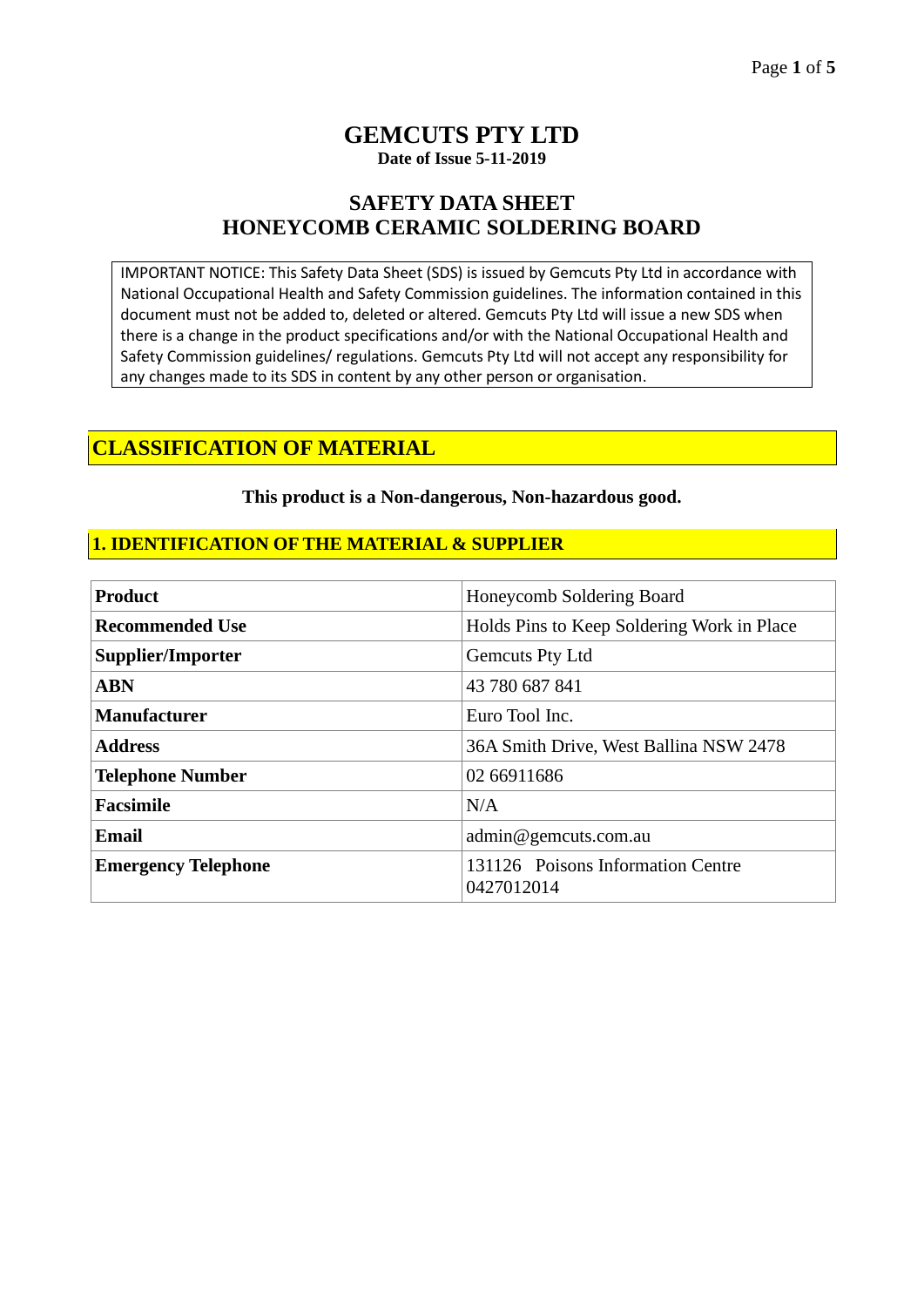### 2. HAZARDS IDENTIFICATION

- **2.1 Hazards Classification**: N/A
- **2.2 Hazard Category:** Non-Hazardous substance. Non-Dangerous Goods

### **2.3 Hazard Phrase(s):**

**H335: May cause respiratory irritation**

### **2.4 Precautionary Phrase(s):**

- **P261:** Avoid breathing dust/fume/gas/mist/vapours/spray.
- **P281:** Use personal protective equipment as required.

**Emergency Overview: Can be an irritant in prolonged exposure. Dust from this product can aggravate existing chronic lung conditions like bronchitis, emphysema and asthma.**

### **3. COMPOSITION/INFORMATION ON INGREDIENTS**

**3.1 Product Description:** Yellow/white board with small holes

#### **3.2 Contents**

| <b>Chemical Name</b>    | <b>CAS Number</b> | <b>Proportion</b> % |
|-------------------------|-------------------|---------------------|
| Aluminium Oxide         | 1344-28-1         | 28.1%               |
| Silicon Dioxide         | 7631-86-9         | 50.4%               |
| Calcium Oxide           | 1305-78-8         | 0.65%               |
| Magnesium Oxide         | 1309-48-4         | 17.6%               |
| Sodium Superoxide       | 12034-12-7        | 0.10%               |
| Iron Oxide              | 1309-37-1         | 1.31%               |
| <b>Titanium Dioxide</b> | 13463-67-7        | 0.94%               |
| Potassium Oxides        | 13463-67-7        | 0.2%                |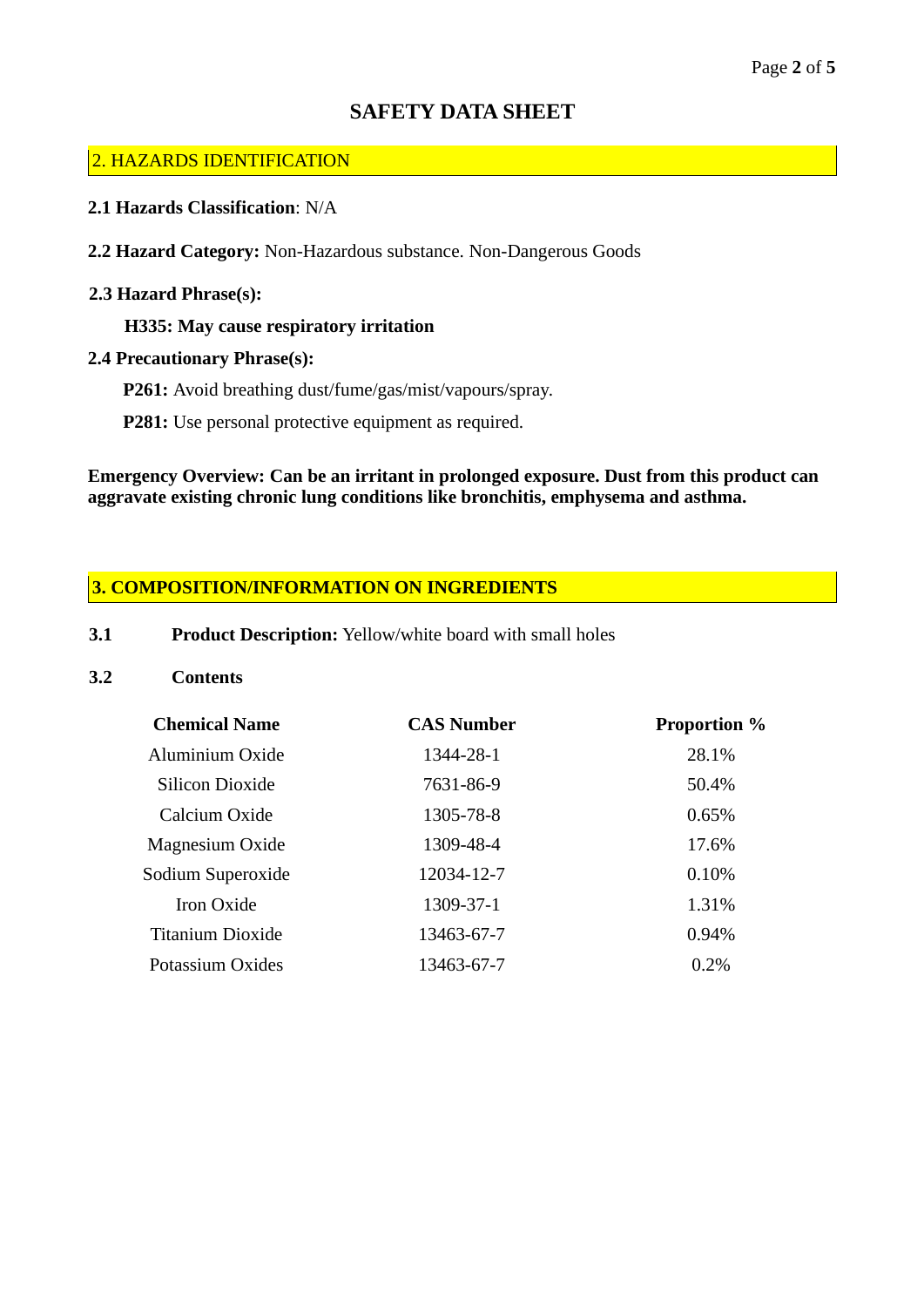### **4. FIRST AID MEASURES**

**For advice, contact a Poisons Information Centre,**

**Phone (Australia) 131 126**

**Inhalation:** If airways tract is irritated, remove to fresh air.

**Skin Contact:** If irritated through prolonged use then wash with soap and water.

**Eye Contact:** Rinse thoroughly with plenty of water for at least 15 minutes and consult a Doctor if symptoms persist.

**Ingestion:** Do not induce vomiting, drink plenty of water.

**Seek immediate medical assistance if symptoms persist or if concerned.**

**Notes to Doctor:** Respirable dust from over exposure can aggravate existing chronic lung conditions like bronchitis, emphysema and asthma.

### **5. FIRE FIGHTING MEASURES**

- **5.1** Explosion Hazard: N/A
- **5.2** Fire Fighting Advice: N/A
- **5.3** Suitable Extinguishing Media: N/A

### **6. ACCIDENTAL RELEASE MEASURES**

**Emergency Action:** Material is inert. If dust has been created then use the appropriate protective wear.

# **7. HANDLING & STORAGE**

**7.1 Handling Advice:** Avoid inhalation. Provide appropriate exhaust ventilation at places where dust may form or wear appropriate dust mask.

**7.2 Storage Advice:** N/A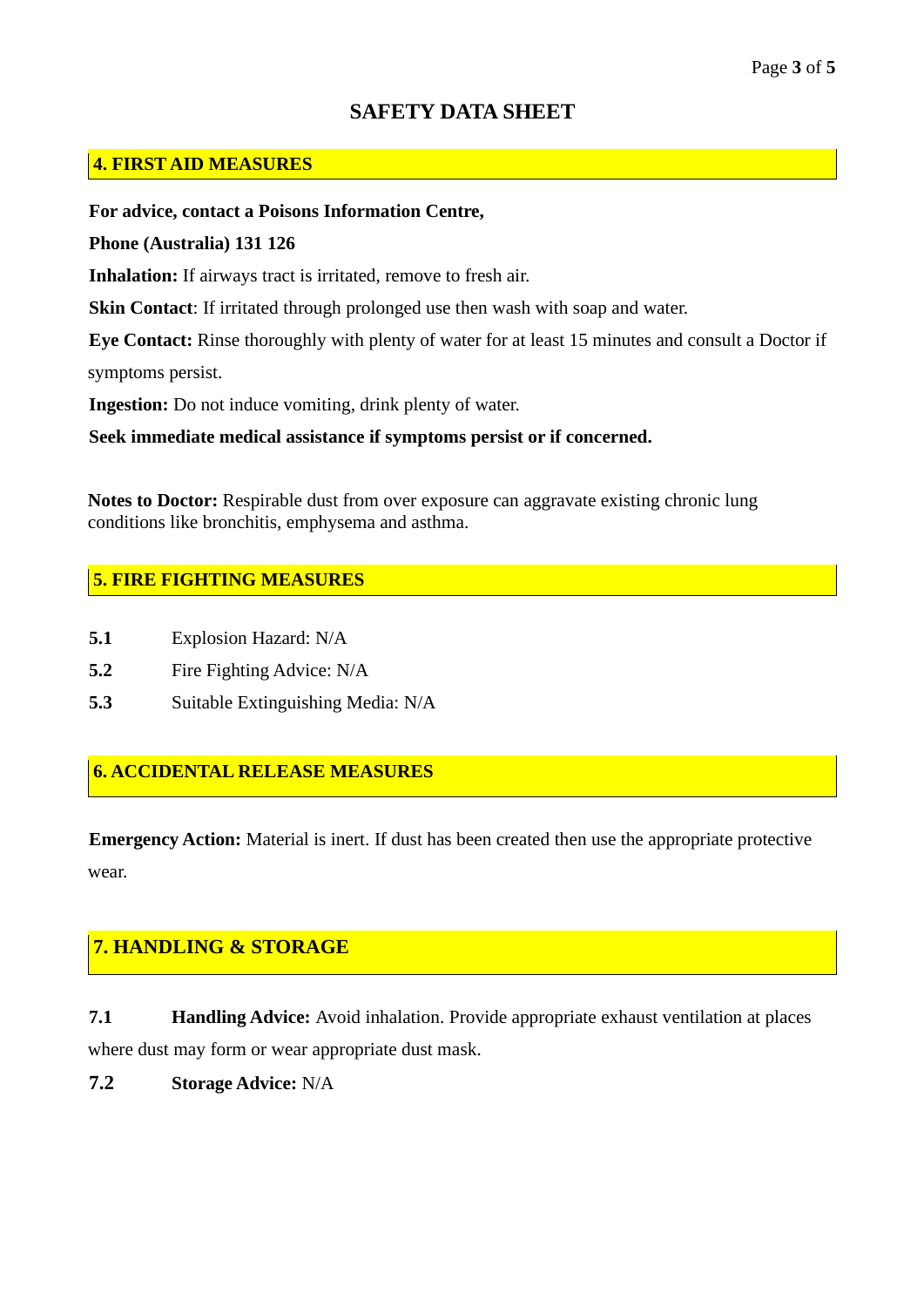## **8. EXPOSURE CONTROLS/PERSONAL PROTECTION**

**8.1 Occupational Exposure Limits:** If creating dust then long-term exposure to crystalline

silica can cause silicosis. Cristobalite (same chemical formula) TWA 0.1mg/m3

**8.2 Engineering Control Measures:** Ensure ventilation is adequate. Avoid generating and

breathing in dusts. Use with local and/or mechanical exhaust ventilation or respirator if needed.

### **8.3 Personal Protective Equipment:**

GOGGLES, GLOVES, APPROVED AIR PURIFYING RESPIRATOR.

Wear googles or face shield and gloves. Avoid inhaling dust if created. Wear dust mask/respirator meeting the requirements of AS/NZS 1715 and AS/NZS 1716

# **9. PHYSICAL & CHEMICAL PROPERTIES**

| <b>Physical State:</b>      | Solid                        |
|-----------------------------|------------------------------|
| Colour:                     | Yellow/White                 |
| Odour:                      | None                         |
| Size (millimetres)          | 135m x 100mm & 180mm x 140mm |
| Weight (grams)              | 130g & 180g                  |
| Solubility:                 | N/A                          |
| Density                     | 2.55                         |
| Flash Point $(^{\circ}C)$ : | N/A                          |

# **10. STABILITY & REACTIVITY**

**Chemical Stability:** Stable **Conditions to Avoid: N/A Hazardous Reactions:** Will not occur **Incompatible Materials:** N/A **Hazardous Decomposition Products:** N/A